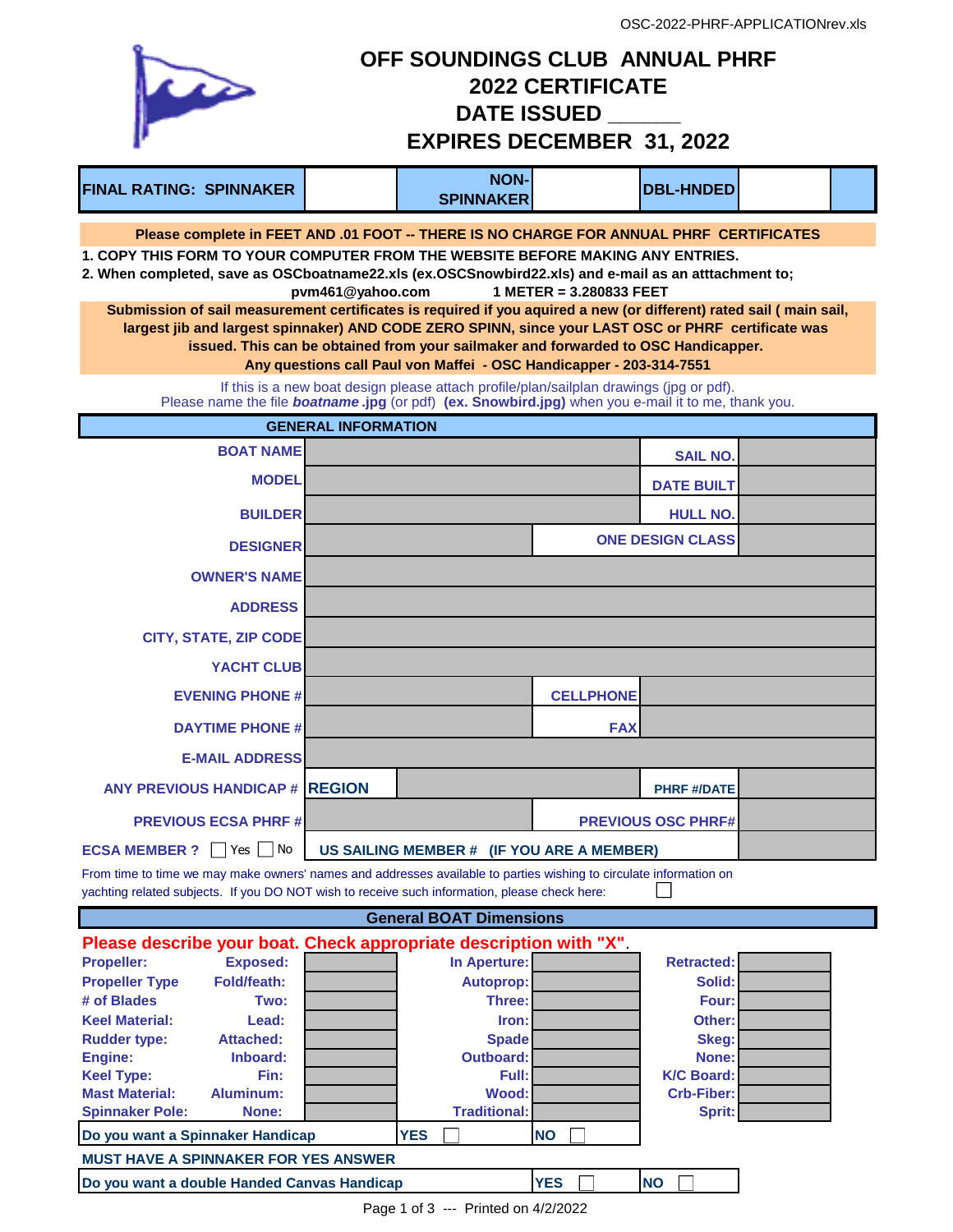## **Unless standard for a class, unpenalized mainsail girth shall be limited as follows**:

- MGT (7/8 leech) shall not exceed .22E
- MGU (3/4 leech) shall not exceed .38E
- MGM (1/2 leech) shall not exceed .65E

MGL (1/4 leech) shall not exceed .87 E

Headboard shall not exceed the greater of 0.04E or 0.5 feet

**Mainsails exceeding these dimensions must be declared, and will be penalized on an individual basis. Do your mainsail Girth dimensions exceed limits stated above and or exceed your class mainsail** 

| <b>Girths?</b><br>No<br>Yes |            | If yes, Please provide mainsail dimension below. |            |  |
|-----------------------------|------------|--------------------------------------------------|------------|--|
|                             | <b>MGT</b> |                                                  | <b>MGU</b> |  |
|                             | <b>MGM</b> |                                                  | <b>MGL</b> |  |
|                             |            | <b>RIG AND SAIL DIMENSIONS</b>                   |            |  |

| <b>Overall hull length</b>         | <b>LOA</b>  | <b>DRAFT</b>   |  |
|------------------------------------|-------------|----------------|--|
| <b>Foretriangle base</b>           |             | <b>BALLAST</b> |  |
| <b>Boat J dimension</b>            |             | <b>WPL</b>     |  |
| <b>Boat P dimension main hoist</b> |             | <b>TPS</b>     |  |
| <b>Banded main foot length E</b>   |             | <b>PY</b>      |  |
| <b>Displacement in pounds</b>      | Disp.       | EY             |  |
| <b>Length waterline</b>            | <b>LWL</b>  | <b>SPL</b>     |  |
| <b>Maximum beam</b>                | <b>Beam</b> | <b>ISP</b>     |  |

## **LARGEST HEADSAIL USED (LP TO NEAREST .01FT)**

| <b>LARGEST SYMMETRIC SPINNAKER</b>                                                                    | <b>GIRTH:</b>                     |                                       | <b>SAIL LUFF:</b> |           |  |
|-------------------------------------------------------------------------------------------------------|-----------------------------------|---------------------------------------|-------------------|-----------|--|
| <b>AREA SQUARE FEET</b>                                                                               |                                   |                                       | <b>SAIL FOOT:</b> |           |  |
| <b>LARGEST ASYMMETRIC SPINNAKER</b>                                                                   | AMG:                              |                                       | SLU:              |           |  |
| <b>AREA SQUARE FEET</b>                                                                               | SLE:                              |                                       | ASF:              |           |  |
| DO YOU HAVE A CODE-ZERO SPINNAKER                                                                     | No<br>Yes                         |                                       |                   |           |  |
| If yes, ENTER to .01 foot                                                                             | AMG:                              |                                       | SLU:              |           |  |
|                                                                                                       | SLE:                              |                                       | ASF:              |           |  |
| IS YOUR ONLY SPINNAKER AN ASYMMETRICAL,                                                               |                                   |                                       |                   |           |  |
| FLOWN ONLY FROM THE JIB TACK (NEVER A POLE)                                                           | N/A                               | Yes                                   | <b>No</b>         |           |  |
| FLOWN ONLY FROM STANDARD SPINNAKER POLE                                                               | N/A                               | Yes                                   | No                |           |  |
| <b>FLOWN ONLY FROM SPRIT</b>                                                                          | N/A                               | Yes                                   | No                |           |  |
| NOTE; ROLLER FURLING DEFINITIONS ARE IN OSC 2022 PHRF REGULATIONS.                                    |                                   |                                       |                   |           |  |
| When sailing in non-Spinnaker class will you ALWAYS use a headsail roller-furler?                     |                                   |                                       | Yes               | <b>No</b> |  |
| When sailing in Spinnaker class will you ALWAYS use a headsail roller furler?                         |                                   |                                       | Yes               | No        |  |
|                                                                                                       | <b>RECREATIONAL CREDITS</b>       | <b>READ OSC 2022 PHRF REGULATIONS</b> |                   |           |  |
| Does your Roller Furling Headsail meet requirements for Recreational credit?                          |                                   |                                       | Yes               | <b>No</b> |  |
| Does your Roller Furling Mainsaill meet requirements for Recreational credit?                         |                                   |                                       | Yes               | <b>No</b> |  |
| Is your furling mainsail an in-mast or in boom system? IN MAST<br>$\vee$ Yes<br><b>IN BOOM</b><br>Yes |                                   |                                       |                   |           |  |
|                                                                                                       |                                   |                                       |                   |           |  |
| IN BOOM - +3, IN MAST - +12, IN HEADSAIL - +9                                                         |                                   | FOR CANVAS CLASS ONLY                 |                   |           |  |
| <b>FOIL DATA</b>                                                                                      |                                   |                                       |                   |           |  |
| <b>ORC CERTIFICATE</b><br>Yes                                                                         |                                   |                                       | DATE:             |           |  |
| <b>Current certificates must be submitted to OSC handicapper</b>                                      | ORR RATING CERTIFICATE   Yes      |                                       |                   |           |  |
|                                                                                                       | <b>WATER BALLAST DATA</b>         |                                       |                   |           |  |
| Yes<br><b>ORC CERTIFICATE</b>                                                                         | ORR RATING CERTIFICATE            | Yes                                   | DATE:             |           |  |
|                                                                                                       |                                   |                                       |                   |           |  |
| <b>WATER VOLUME GALLONS</b>                                                                           | <b>CREW LIMITS</b>                |                                       |                   |           |  |
| <b>Current certificates must be submitted to OSC handicapper</b>                                      | <b>SAIL AND OTHER INFORMATION</b> |                                       |                   |           |  |

**Have you added to or replaced any "RATED" sails in your inventory since your last rating**